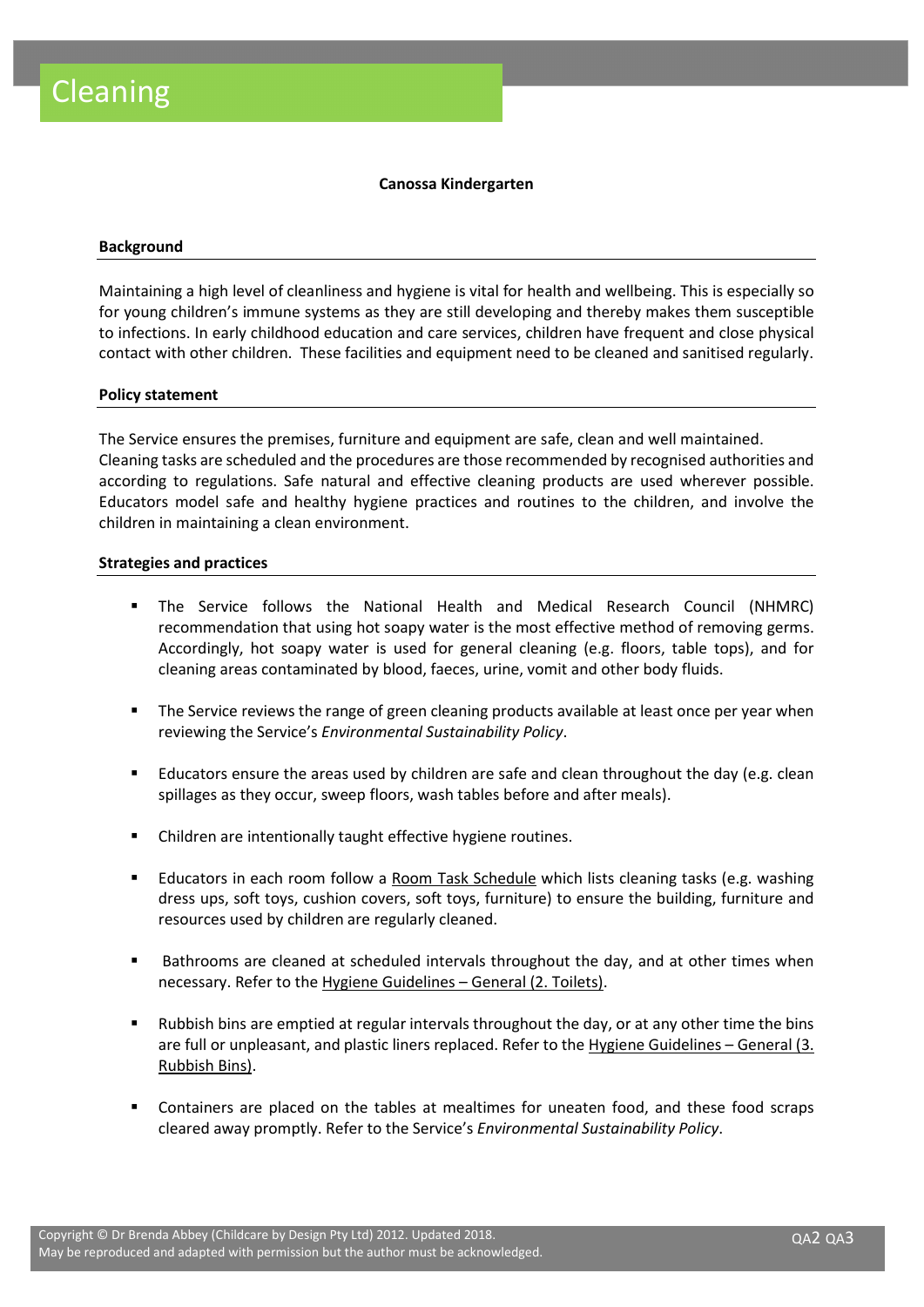# Cleaning

- Wherever possible, the Service purchases materials, equipment, toys and other products which are washable and easy to maintain.
- Gloves are worn when cleaning. When general purpose or ordinary kitchen (non-latex) gloves are used, the gloves are washed and pegged outside to dry.
- To prevent cross-contamination between work areas, educators use the Cleaning Cloth Colour Chart to select the appropriate cloth. In addition, cleaning implements such as gloves and scourers are confined to specific areas. The coloured wash cloths are washed or replaced frequently.
- Each room has its own cleaning equipment and supplies (e.g. buckets, mops, cleaning cloths). Cleaning items are air dried and stored in places inaccessible to children. Any item used to clear away blood or body fluids is cleaned immediately and air dried. Refer to the Service's Hygiene Guidelines – General ( 5. Mops).
- Rest mats/beds are sprayed and wiped at the end of each group. Parents take their children's linen home to launder each week, or as required. Refer to the Hygiene Guidelines – General (1. Beds and Cots).
- Soiled items of clothing and linen to be sent home for washing are placed in sealed containers inaccessible to children. Those items to be laundered at the Service are placed in sealed containers in the laundry, and washed daily. Refer to the Hygiene Guidelines  $-$  General (8. Laundry).
- Toys are washed regularly. Mouthed toys are placed in a labeled container with a lid, and cleaned according the Hygiene Guidelines – General (11. Soft Toys and Cushion Covers).
- The sandpit is covered when not in use and raked over each morning to remove any dangerous or foreign matter. In the event of sand being soiled by urine, faeces, food or other materials during the day, children are removed from the sand pit and the contaminated sand addressed. Refer to Hygiene Guidelines – General (7. Sandpit).

# Responsibilities of parents

To take home their child's soiled clothing and linen for washing.

# Procedure and forms

- Cleaning Cloth Colour Chart
- **Hygiene Guidelines General**
- Room Task Schedule

## Links to other policies

- Environmental Sustainability Policy
- **Food Preparation, Storage and Handling Policy**
- Managing Infectious Diseases Policy
- Toileting Policy